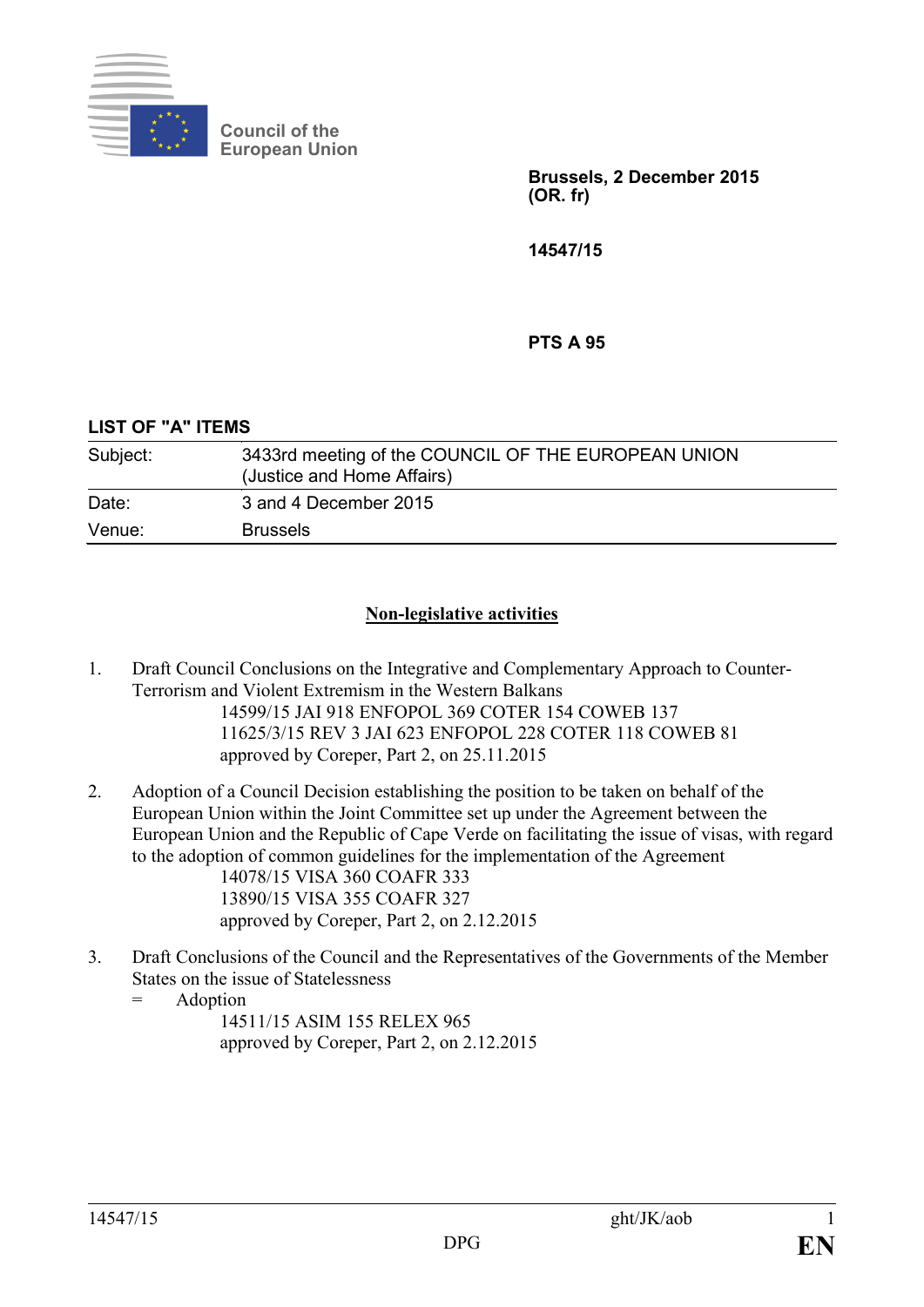- 4. Draft Decision authorising the Republic of Austria to sign and ratify, and Malta to accede to, the Hague Convention of 15 November 1965 on the Service Abroad of Judicial and Extrajudicial Documents in Civil or Commercial Matters, in the interest of the European Union
	- = Request for the consent of the European Parliament

13240/15 JUSTCIV 245  $+$  ADD 1  $+$  ADD 2 13777/15 JUSTCIV 256  $+$  ADD 1 approved by Coreper, Part 2, on 25.11.2015

- 5. Conclusions on e-Justice
	- = Adoption

14206/15 EJUSTICE 149 FREMP 263 DAPIX 210 JURINFO 39 INF 193 approved by Coreper, Part 2, on 25.11.2015

- 6. Roadmap on the sustainability of e-CODEX
	- = Adoption 14208/15 EJUSTICE 150 COPEN 313 JUSTCIV 269 approved by Coreper, Part 2, on 25.11.2015
- 7. Schengen evaluation of Poland Draft Council Recommendation on addressing the deficiencies identified in the 2015 evaluation of the application of the Schengen acquis in the field of the Schengen Information System

14181/15 SCH-EVAL 48 SIRIS 81 COMIX 591 13546/1/15 REV 1 SCH-EVAL 42 SIRIS 76 COMIX 528 **EU RESTRICTED** approved by Coreper, Part 2, on 25.11.2015

8. Schengen evaluation of the United Kingdom - Draft Council conclusions on the evaluation of the correct application of the Schengen acquis in the field of police cooperation and on the completion of the process of evaluation of the state of preparedness to implement the relevant provisions of the Schengen acquis on the Schengen Information System

14182/15 SCH-EVAL 49 SIRIS 82 COMIX 592 13378/1/15 REV 1 SCH-EVAL 41 SIRIS 75 COMIX 516 **EU RESTRICTED** + REV 1 COR 1 (en) **EU RESTRICTED** approved by Coreper, Part 2, on 25.11.2015

9. Council Regulation (EU, Euratom) No .../... of XXX extending and phasing out the temporary derogation measures from Regulation No 1 of 15 April 1958 determining the languages to be used by the European Economic Community and Regulation No 1 of 15 April 1958 determining the languages to be used by the European Atomic Energy Community introduced by Regulation (EC) No 920/2005

13840/15 POLGEN 170 INST 416 14402/15 POLGEN 169 INST 414 approved by Coreper, Part 2, on 2.12.2015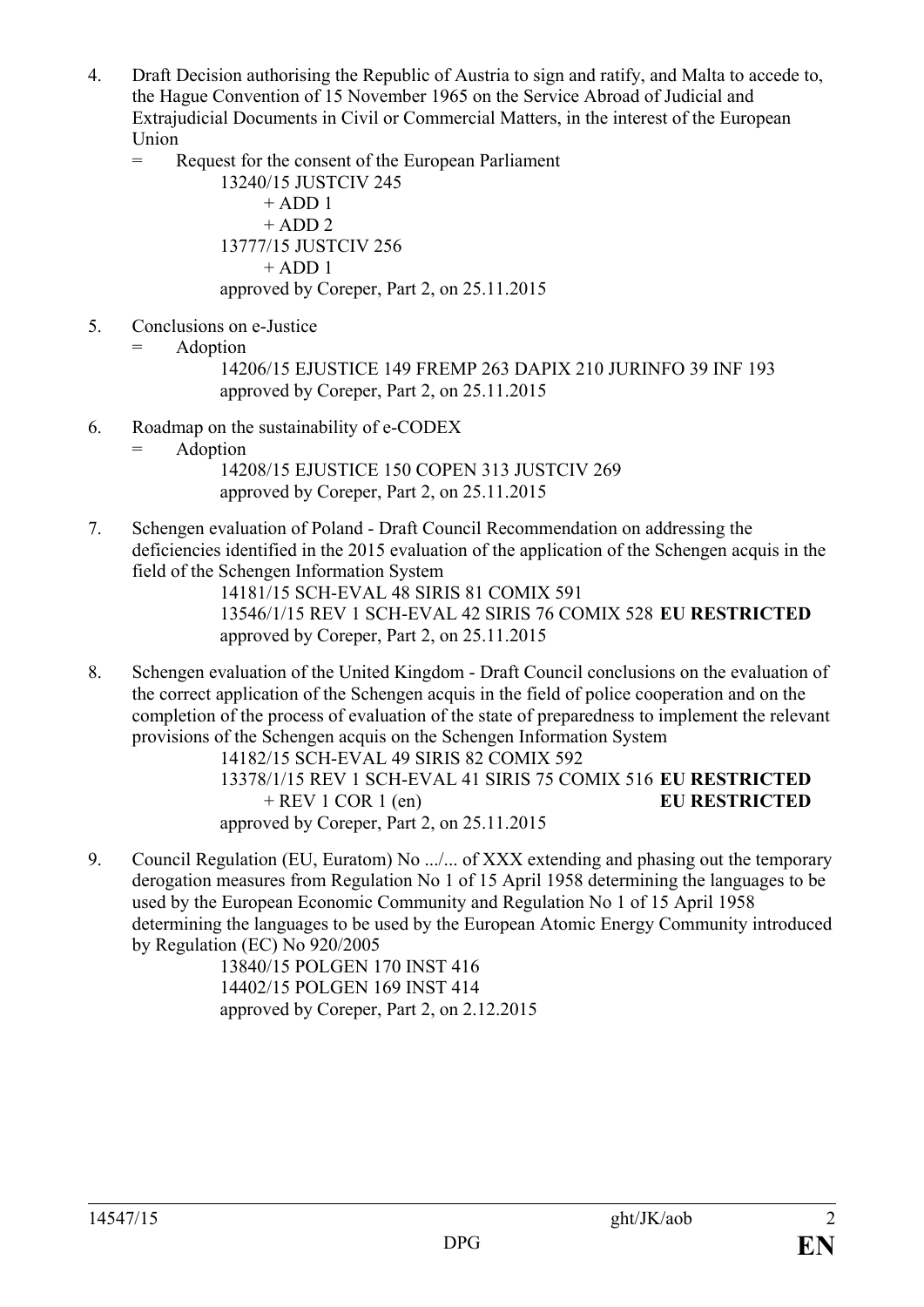- 10. Draft Council conclusions on the justification of medical imaging involving exposure to ionising radiation
	- = Adoption
		- 13747/15 ATO 68 SAN 366 approved by Coreper, Part 2, on 19.11.2015
- 11. Council Decision amending Decision 2014/486/CFSP on the European Union Advisory Mission for Civilian Security Sector Reform Ukraine (EUAM Ukraine) 14053/15 CORLX 188 CSDP/PSDC 611 CFSP/PESC 754 COEST 347 RELEX 912 CONUN 215 EUAM UKRAINE 16 CSC 268 13674/15 CORLX 166 CSDP/PSDC 577 CFSP/PESC 705 COEST 339 RELEX 877 CONUN 209 EUAM UKRAINE 14 CSC 257 approved by Coreper, Part 2, on 19.11.2015
- 12. Restrictive measures against Syria
	- Amendment of statements of reasons

14763/15 CORLX 225 CFSP/PESC 823 RELEX 985 COARM 257 MOG 112 FIN 861  $+$  COR 1 approved by Coreper, Part 2, on 2.12.2015

- 13. Commission Delegated Regulation (EU) ...  $/$ ... of 12.10.2015 reviewing harmonised efficiency reference values for separate production of electricity and heat in application of Directive 2012/27/EU of the European Parliament and of the Council and repealing Commission Implementing Decision 2011/877/EU
	- = Intention not to raise objections to a delegated act 13927/15 ENER 383 ENV 685 DELACT 151 13021/15 ENER 354 ENV 627 DELACT 136  $+$  ADD 1  $+$  ADD 2 (en) approved by Coreper, Part 1, on 25.11.2015
- 14. Commission Regulation (EU) …/…of XXX amending Annexes II and III to Regulation (EC) No 396/2005 of the European Parliament and of the Council as regards maximum residue levels for boscalid, clothianidin, thiamethoxam, folpet and tolclofos-methyl in or on certain products
	- = Decision not to oppose adoption

14398/15 AGRILEG 223 13706/15 AGRILEG 208  $+$  ADD 1  $+$  ADD 2 approved by Coreper, Part 1, on 2.12.2015